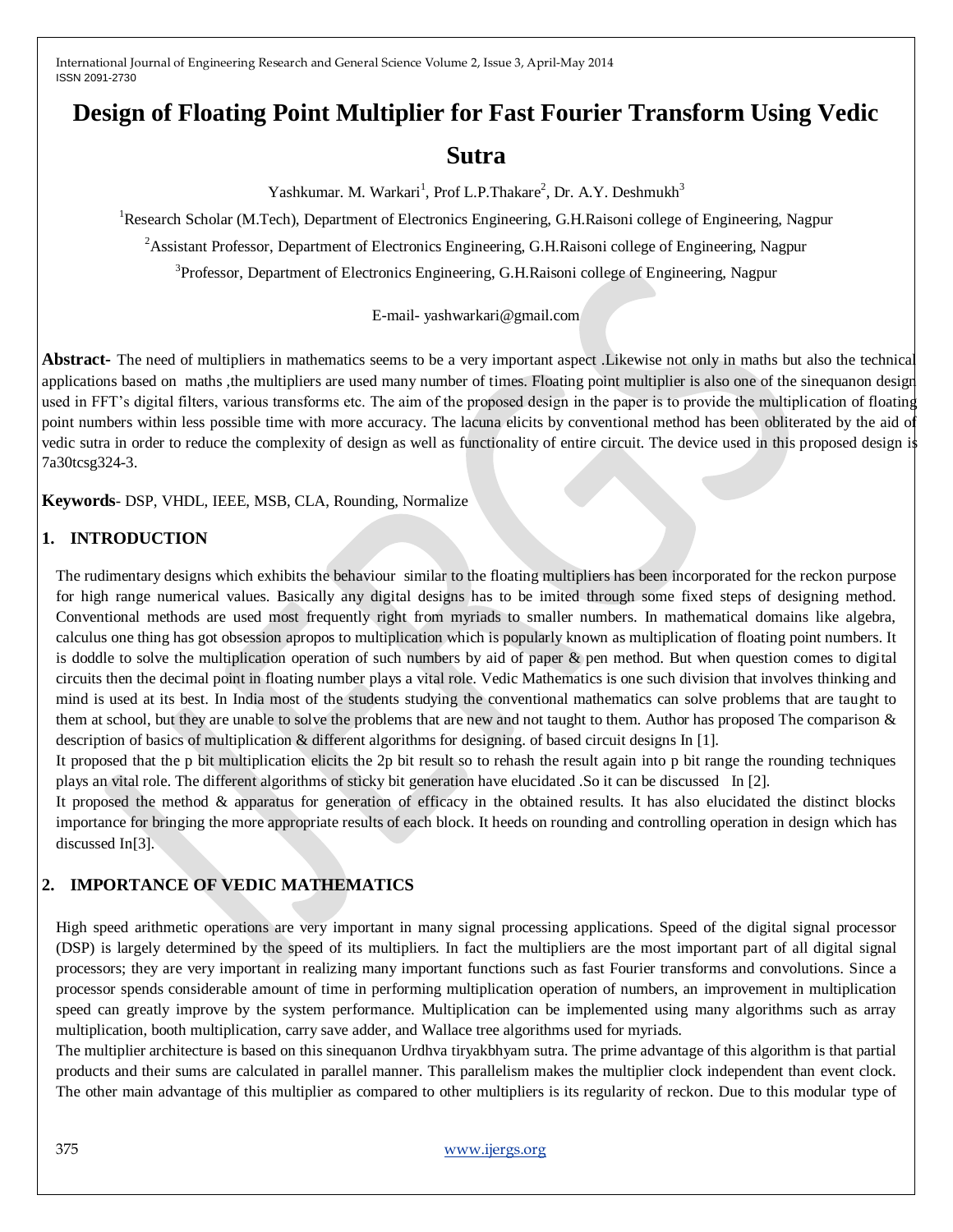nature the lay out design will be easy. The defined architecture can be explained with aid of two eight bit numbers i.e. the first multiplier number and second multiplicand number are eight bit numbers.

Urdhava Tiryakbhyam is a Sanskrit word which means vertically defined as urdhavya and crosswise as triyakbhayam in English. The method is a general multiplication formula applicable to all cases of multiplication examples. It is based on a novel & rudimentary concept through which all kind of partial products are generated concurrently. Demonstrates a 4 x 4 binary multiplication using this method.

The method can be generalized for any N  $\bar{x}$  N bit multiplication. This type of multiplier is independent of the

clock frequency of the processor because the partial products and their sums are calculated in parallel manner. The net advantage is that it reduces the need of microprocessors to operate at increasingly higher possible clock frequencies. As the depending operating frequency of a processor increases the number of switching instances also increases. There are again several methods that can be followed to reduce logical expression such as Boolean algebra , tabulation method etc. It is tedious task to make a use of basic Boolean reducing rules to apply over a huge logical terms in such a lengthy expression. It proposed the significance of methods based on vedic sutra In[4].

### **3. METHODOLOGY OF FLOAING POINT MULTIPLIER**



Fig1- Floating multiplier circuit

Basically the above delineated circuit is used for multiplication of two floating point numbers. There is no definite logic level for representation of decimal point in digital circuit. So it is herculean to store the decimal point into the storing elements like flip flops, registers, memories etc in true form. So we ought to cogitate that how we can store the floating number. So we have a IEEE formats for different ranges like single precision, double precision, quad precision etc. In this paper single precision format is preffered.

|     | <b>Connective</b> | $P_{\text{total}}$ |
|-----|-------------------|--------------------|
| bit | 6 bits            | 23 bits            |

Fig2- Single precision format

#### **Ex-1 convert 6.75 into single precision format**

6=110 in binary

 $.75 * 2 = 1.5$ 

376 [www.ijergs.org](http://www.ijergs.org/)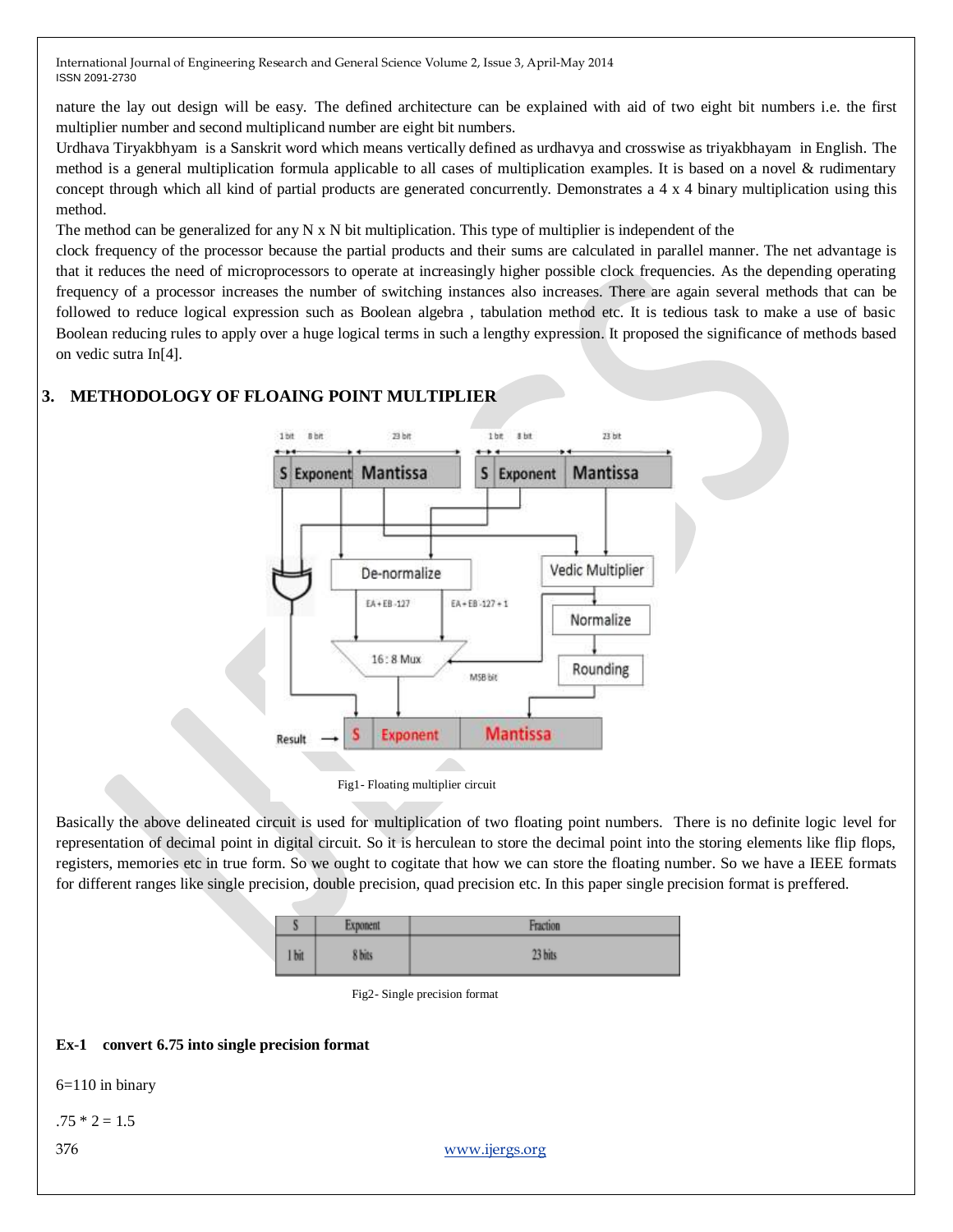```
.5 * 2 = 1.0.0 * 2 = 0.0.0 * 2 = 0.0110.11000000000000000000000
=1.101100000000000000000000000 * 2<sup>2</sup>
```
Exponent =  $127 + 2 = 129$  or 10000001 in binary

Mantissa = 10110000000000000000000

#### **6.75 in 32 bit floating point IEEE representation:-** 01000000110110000000000000000000

In above circuit the mantissas of two input numbers have to be multiplied by 24 bit vedic multiplier. Normaliser is followed vedic multiplier, which is again followed by rounding block. The exponent is reckon by de-normalisation followed by one 2:1 mux which uses MSB bit of vedic multiplier output as a select line. Eventually the sign of result can be determined by the Xoring of two sign bits of given input numbers.

## **4. METHODOLOGY OF 24-BIT VEDIC MULTIPLIER**

The 24-bit vedic multiplier design is a block which can be formed of progression of four 12-bit vedic multiplier design blocks. The 12 bit multiplier design can be modeled first by lower range of vedic multipliers. Then eventually the final design can be obtained by structural modeling in VHDL code.



Equation =>  $(A_H * B_H) + (A_H * B_L) + (A_L * B_H) + (A_L * B_L)$ 

The two numbers 24-bit each is ramified into four parts i.e  $A_H$ ,  $A_L$ ,  $B_H$ ,  $B_L$ . Each subpart is of 12-bit which means four 12-bit vedic multiplier again.

When the 12-bit vedic multiplier properly map then it elicit the 24-bit output from all four 12-bit vedic unit in Fig3. After that the role of adders comes into picture which exhibits through Equation elucidated above .

Then the output elicited from middle two 12-bit vedic units is endowed to 24bit CLA adder-1.The all output bits excluding carry has used as one input of 24bit CLA adder-2 and the second input of 24bit CLA adder-2 is framed by concatenating 12 MSB output bits of last 12-bit vedic multiplier unit with twelve leading zeroes. The output elicited from First 12-bit vedic unit is endowed to 24bit CLA adder-3 as one input and the second input of 24bit CLA adder-3 is framed by concatenating 12 MSB output bits of last 24-bit CLA adder-2 unit with eleven leading zeroes and output of OR gate. Output carries of 24bit CLA adder-1 & 24bit CLA adder-2 has used as an input of OR gate .Eventually the 48 bit output can be obtained by concatenating the bits shown.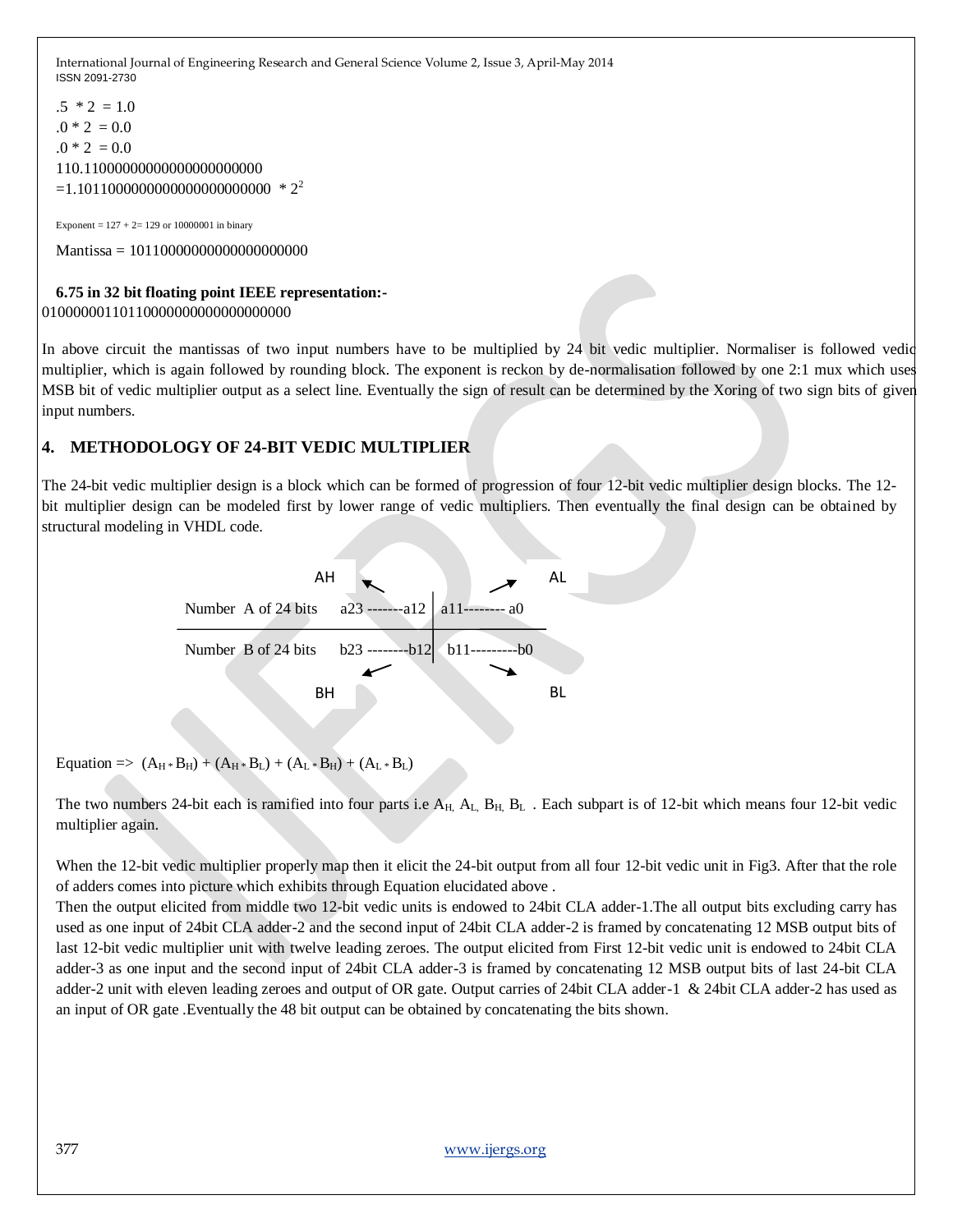

Fig3- The 24 \* 24 bit vedic multiplier

# **5. NORMALIZE & ROUNDING**

Normalization is quoth to be a sinequanon block for the entire design. When 48 bit output product is obtained from the vedic multiplier block, then the entire 2p bit result has to be normalized first in order to get correct answer. The output should be in 1. Form .The decimal point is suppose to be place after first Two MSB bits. Accordingly the output has to be metamorphose into the above alluded form. When decimal point shifts towards left hand side of result accordingly add 1 to the output of denormalizer  $\&$  if the decimal point shifts towards right hand side of result .

EX - The output of vedic multiplier block is as follows

10.0111010111110101111010100001000000000000000000

#### The output of normalizer 1.00111010111110101111010100001000000000000000000

Now in above example the decimal point has shifted to left by one bit position in order to rehash into normalized form as alluded above. Therefore the addition of 1 is needed to the output of denormalizer.

Rounding is also plays a vital role in the reckon of mantissa. The main moto of rounding is to curtail the plethora bits so that only the desired number of bits can be there to represent the output. In this case the answer should be in 23 bits only but the actual output of vedic multiplier unit is of 48 bits. So extra25 bits needs to be curtail at anyhow. There are several methods for rounding . Accurate rounding of [transcendental mathematical functions](http://en.wikipedia.org/wiki/Transcendental_function) is difficult because the number of extra digits that need to be calculated to resolve whether to round up or down cannot be known in advance. This problem is known as "the table-maker's dilemma".

The simple and easiest method of rounding is rounding towards zero. In this technique just consider the left part of decimal point  $\&$ ignore rest part of number. The technique is also known by name "truncation".

The another technique which is taught at school level popularly known as round towards half way. In this technique a base number is used as a reference & the part after decimal point is to be compared with reference value. If the number found to be greater than or equal to the reference value then round the entire number to its next adjacent greater value. Otherwise round the entire number to its next adjacent smaller value. In this design the rounding towards zero has been used for rounding of 48 bit result int0 23 bit.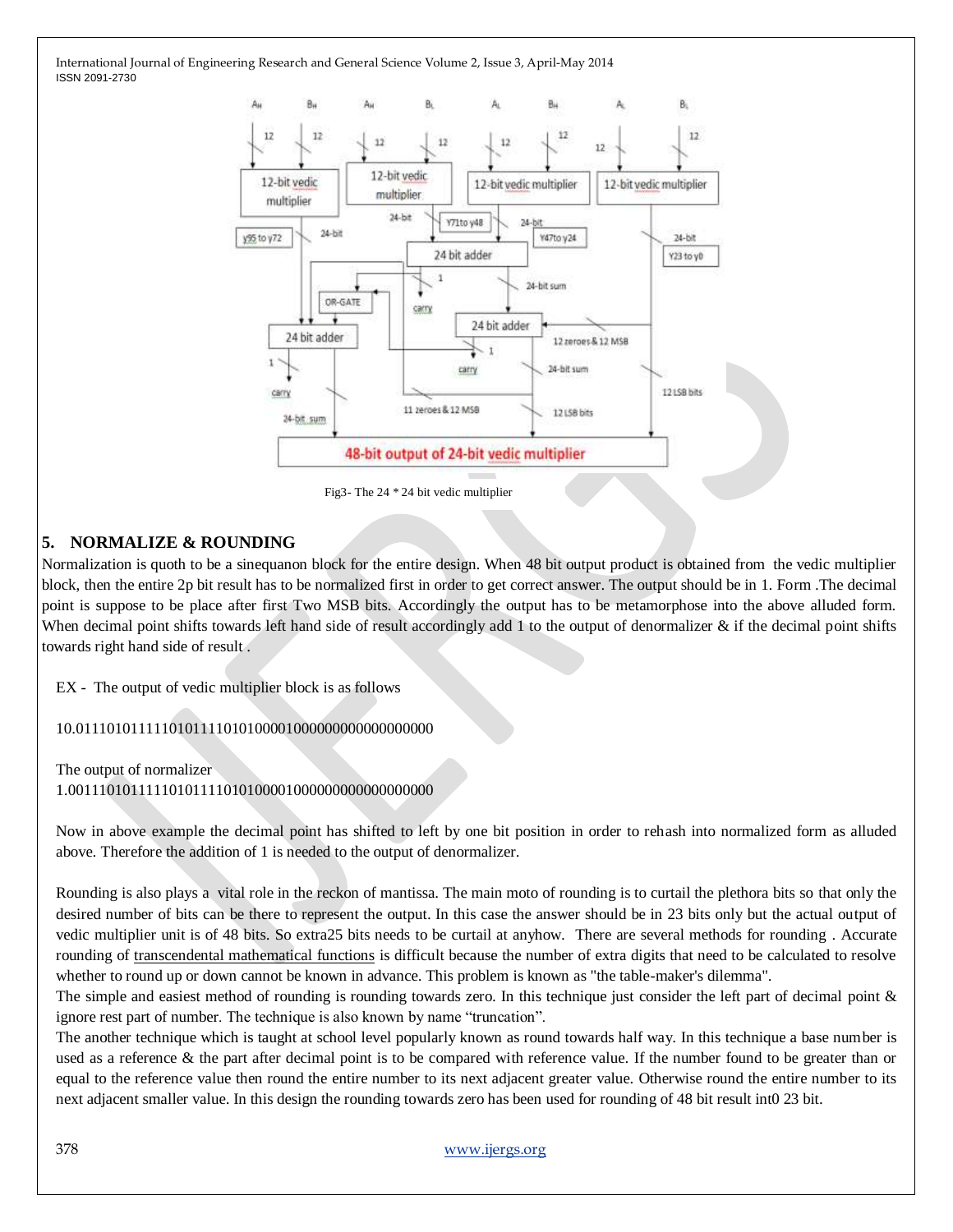| Υ        | Round<br>Down<br>(towards)<br>$\infty$ | Round<br>up<br>(towards)<br>+∞) | Round<br>towards<br>zero | Round<br>away from<br>zero | Round<br>to<br>nearest |
|----------|----------------------------------------|---------------------------------|--------------------------|----------------------------|------------------------|
| $+23.67$ | $+23$                                  | $+24$                           | $+23$                    | $+24$                      | $+24$                  |
| $+23.50$ | $+23$                                  | $+24$                           | $+23$                    | $+24$                      | $+24$                  |
| $+23.35$ | $+23$                                  | $+24$                           | $+23$                    | $+24$                      | $+23$                  |
| $+23.00$ | $+23$                                  | $+23$                           | $+23$                    | $+23$                      | $+23$                  |

#### **Table No -1**. **Rounding table**

EX – The output of normalize is as follows

1.01101001100001011100001000000000000000000000000

The output of rounding 01101001100001011110001

In the above example the first 23 bits after decimal point has considered & plethora bits has curtailed. Therefore the desired mantissa bit range for single precision format is being achieved.

### **6. EXPONENT UNIT**

The exponent of two input numbers can be reckon by the aid of an exponent unit. The exponent of the actual decimal point answer should have similarity with the answer obtained from the exponent unit. The exponent has got a nexus mainly with the decimal point. The shifting operation elicits the variation of the value of an exponent. According to the shifting the unit will elicits the desired output. The denormaliszer plays an vital role in reckoning .



Fig 4 - The Exponent unit

The exponent unit is to reckon the result exponent. During process of metamorphose of single precision format the count of number of shifted positions of decimal point is being added to the bias, which is 127 in case of single precision format.

379 [www.ijergs.org](http://www.ijergs.org/)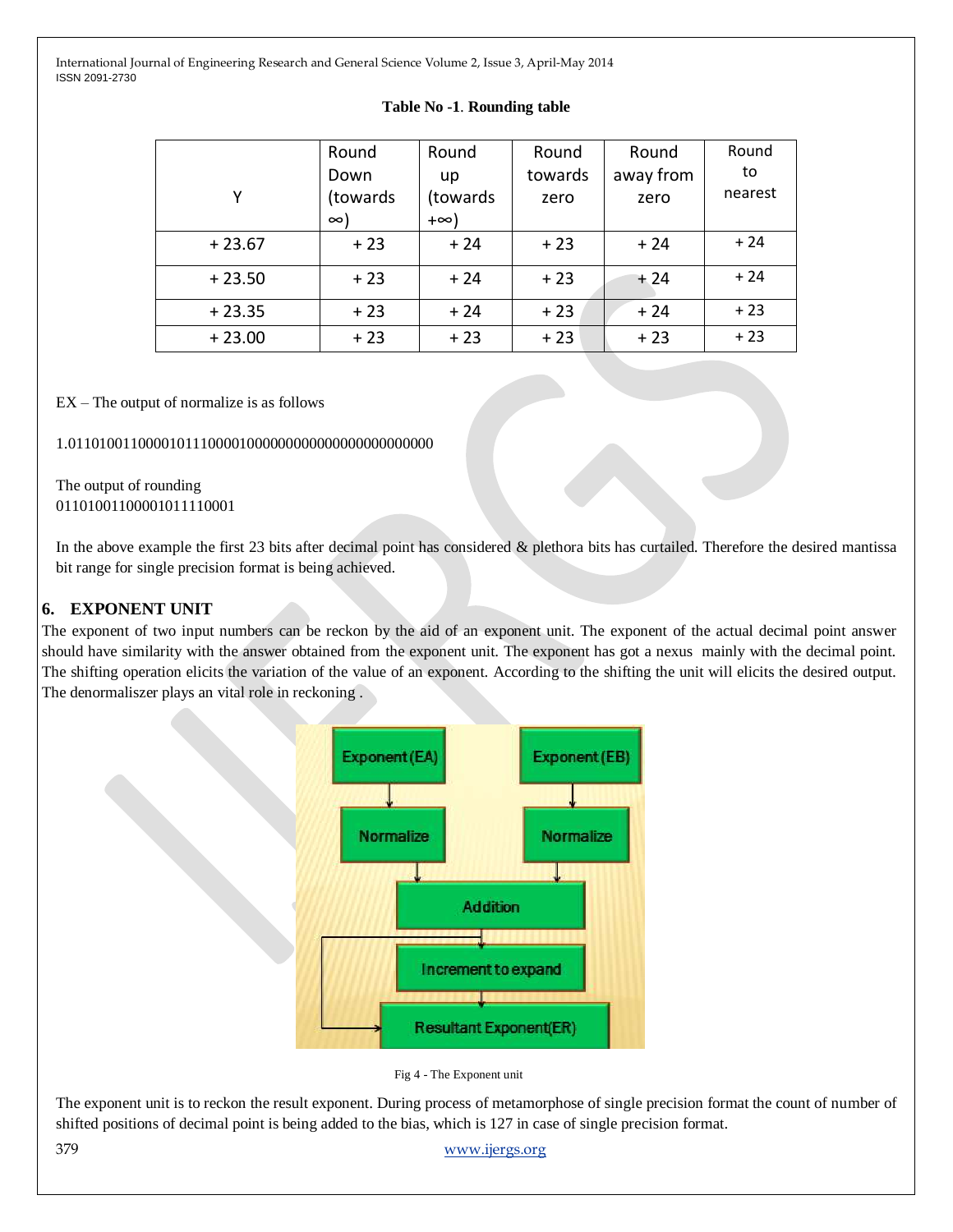At the time of reckoning the exponents of input numbers has to be subtracted from the bias always. Eventually the correct exponent will be obtained. The mathematical equation deals with reckon is  $EA + EB - 127$ . But the exponent unit has sort of nexus with mantissa unit. The mux will build a nexus of these two units. While normalizing the result of vedic multiplier sometimes it is found that the decimal point has to shift to one bit position left & during this shift the 1 has to be added to the exponent of result. Sometimes The normalized result may be obtained then no need to add 1. The mux delineated in main floating multiplier will determine the need of 1. Thus the resultant exponent can be obtained.

Ex -  $8.5 * 240.1 = 2040.85$ 

```
8.5=1000.101
= 1.000101 * 10<sup>3</sup>=127+3
```
EA=130

240.1=11110000.01  $= 1.1110000 * 10<sup>7</sup>$  $=127+7$ 

EB=134

```
2040.85=11111111000.1010101
=1.11111110001010101 * 10^{10}=127+10
```

```
ER=137
```

```
Equation as per elucidation
ER = (EA-127) + (EB-127) + 127= (130-127) + (134-127) + 127ER = 137
```
## **7. SIGN GENERATING LOGIC**

The Sign of result can be obtained by XORing of signs of input number. The logic 1 sign bit represents negative number, whereas logic 0 sign bit represents positive number. If both the numbers are of different sign then they elicits negative result. Otherwise elicits the form same as form of input number

| <b>PRODUCT</b> | SА | SB | $SR = SA$ xor SB |
|----------------|----|----|------------------|
| <b>TERMS</b>   |    |    |                  |
| $4 * 5 = 20$   |    |    |                  |
| $-3 * 4 = -12$ |    |    |                  |
| $3 * -4 = -12$ |    |    |                  |
| $-5 * -5 = 25$ |    |    |                  |

#### **Table No -2**. **Sign table**

Where SA is sign of first number. SB is sign of second number. SR is sign of result number.

```
380 www.ijergs.org
```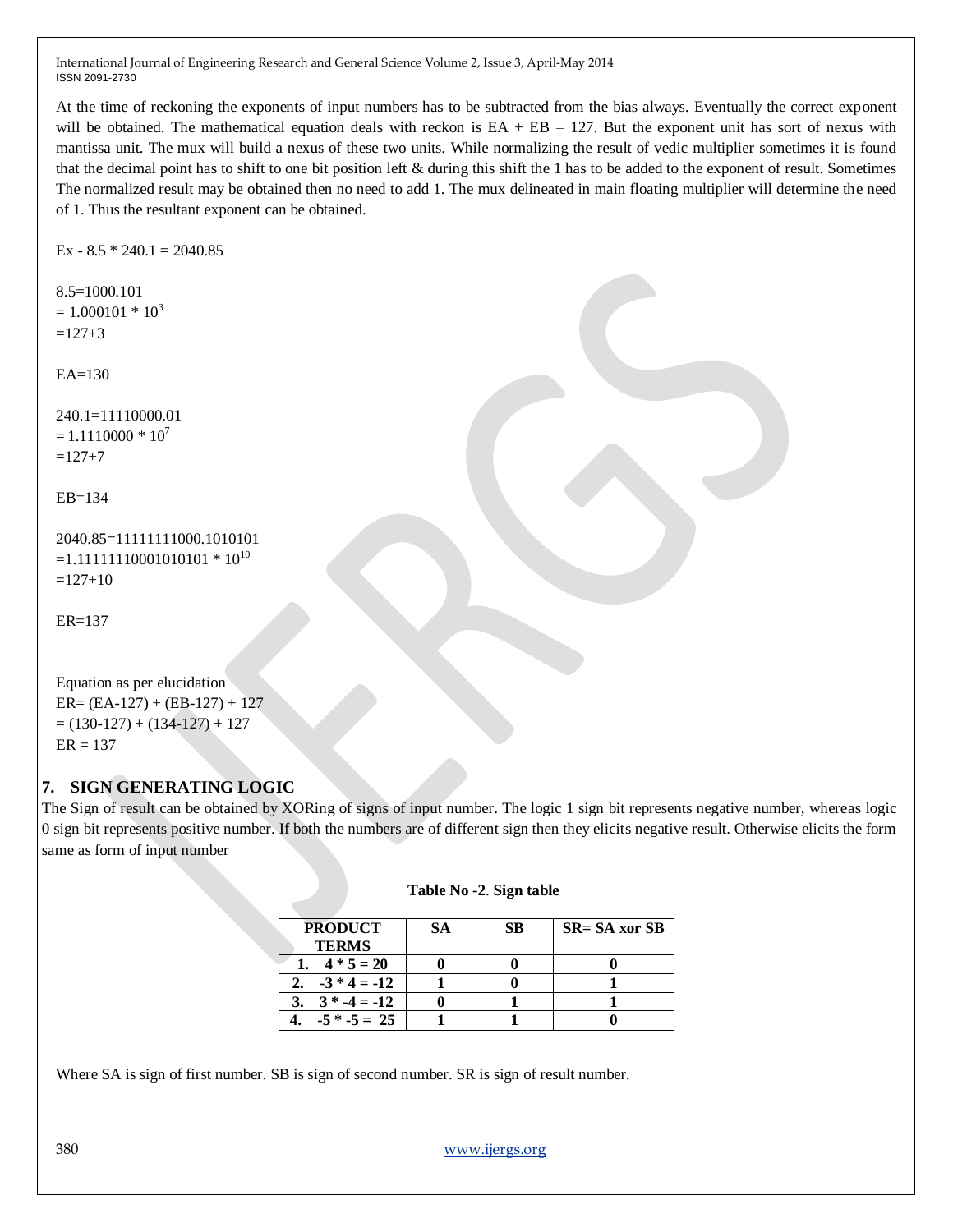**Table No -3**. **Synthesis report values**

| <b>Parameters of floating</b><br>multiplier | <b>Values</b>    |  |  |
|---------------------------------------------|------------------|--|--|
| 1. IO Buffers                               | 96               |  |  |
| 2. Combinational path delay                 | $21.132$ ns      |  |  |
| 3. Memory usage                             | 279516KB         |  |  |
| 4. Number of slice LUT'S                    | 966 out of 21000 |  |  |
| 5. 1-bit Xor gates                          | 1566             |  |  |
| 6. Global maximum fanouts                   | 100000           |  |  |





The results shown below is the output simulation of floating multiplier for the two input numbers in IEEE single precision format. Where atotal and btotal are input numbers And fmresulttotal is the output.

| Ι.<br>$48.12 * 18.5 = 890.22$ |              |                                |              |                                       |               |
|-------------------------------|--------------|--------------------------------|--------------|---------------------------------------|---------------|
| <b>Name</b>                   | Value        | 7,999,995 ps                   | 7,999,996 ps | 7,999,997 ps                          | 7,999,998 ps  |
| atotal[31:0]<br>Þ             | 01000010010  |                                |              | 01000010010000000111101011100001      |               |
| btotal[31:0]                  | 01000001100  |                                |              |                                       |               |
| fmresulttotal[31              | 01000100010  |                                |              | 010001000100111101000111000010100     |               |
| $-6 * 1.414 = -8.484$         |              |                                |              |                                       |               |
| <b>Name</b>                   | <b>Value</b> | 8,999,995 ps                   | 8,999,996 ps | 8,999,997 ps                          | 8,999,998 ps  |
| atotal[31:0]<br>Þ             | 11000000110  |                                |              | 110000001100000000000000000000000     |               |
| btotal[31:0]                  | 00111111101  |                                |              | 001111111101 101001111111011111 0011  |               |
| mresulttotal[31               | 11000001000  |                                |              | 11000001000001111011111001110110      |               |
| $-1$ * $-1.414 = 1.414$<br>3. |              |                                |              |                                       |               |
| <b>Name</b>                   | <b>Value</b> | 9,999,995 ps                   | 9,999,996 ps | 9,999,997 ps                          | 19,999,998 ps |
| atotal[31:0]                  | 101111111100 |                                |              |                                       |               |
| btotal[31:0]                  | 10111111101  |                                |              | 101111111101 101001111111011111 0011  |               |
| fmresulttotal[31              | 001111111101 |                                |              | 001111111101 101001111111011111 10011 |               |
| $6 * 0 = 0$<br>4.             |              |                                |              |                                       |               |
| <b>Name</b>                   | <b>Value</b> | 6,999,995 ps<br>$\blacksquare$ | 6,999,996 ps | 6,999,997 ps                          | 6,999,998 ps  |
| atotal[31:0]                  | 01000000110  |                                |              | 010000001100000000000000000000000     |               |
| btotal[31:0]                  | 00000000000  |                                |              |                                       |               |
| fmresulttotal[31              | 00000000000  |                                |              |                                       |               |
|                               |              |                                |              |                                       |               |

# $1.4012*195.00022$

381 [www.ijergs.org](http://www.ijergs.org/) Fig 6 - Simulation results of floating multiplier